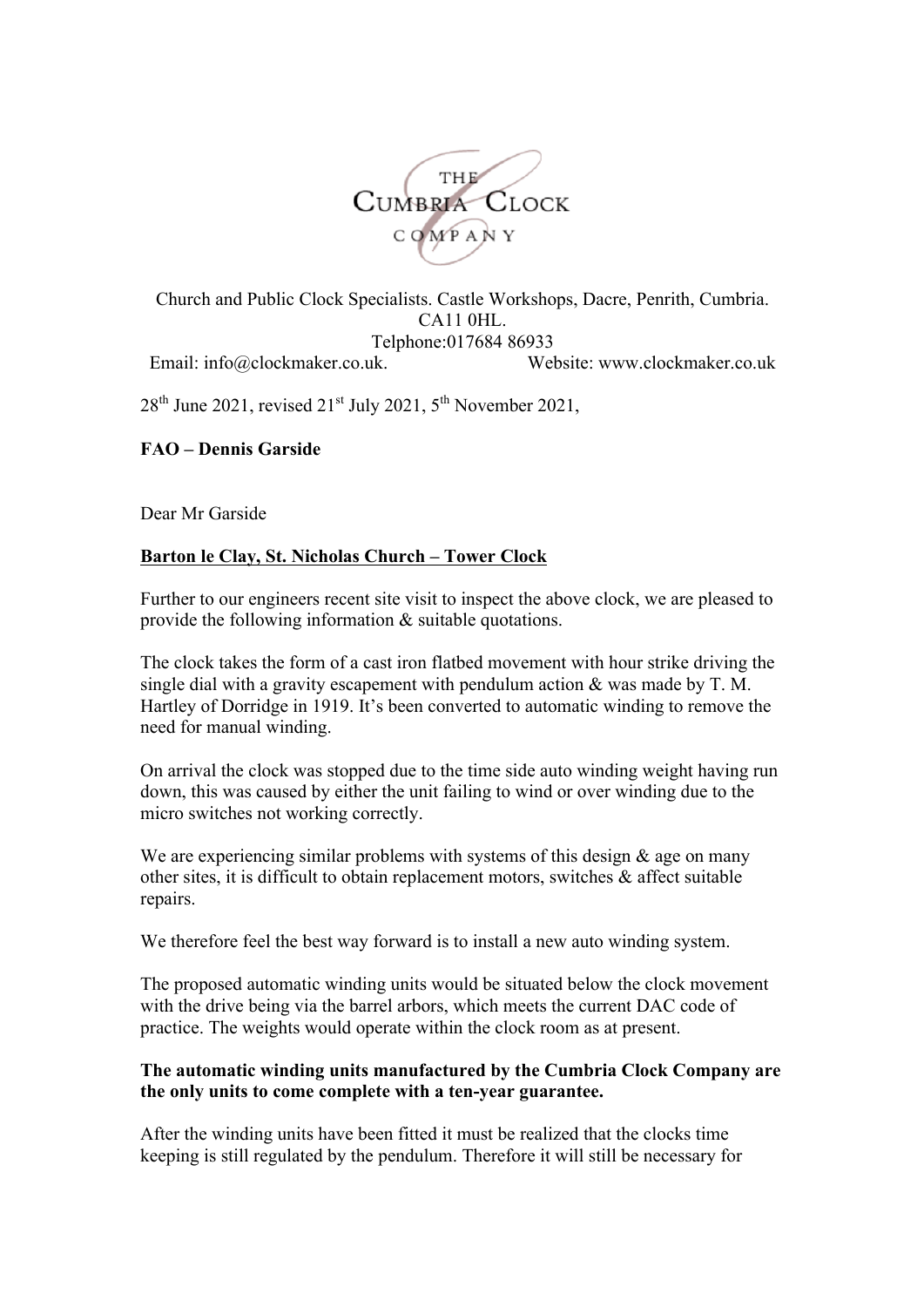somebody to attend to the regulation and undertake the summer and wintertime changes.

We can if necessary fit an auto-regulation system to undertake these procedures if it proves difficult to find somebody to do so, the cost is shown in quotation 2a.

The cost to re – auto wind the time side only is shown in quotation 1  $\&$  to re-auto wind the time  $\&$  strike is shown in quotation 2.

It was also noted that the hammer connecting wire is too tight, placing pressure on the strike train, this needs to be adjusted. There is also excessive movement in the time side third arbor, which requires a spacer to reduce this; both are included in the above quotations.

We are concerned that another clock company as made many visits to site  $\&$  been unable to rectify the problems over the last 18 months, there is definitely a problem with the auto winding system  $\&$  if funds were available would recommend replacing both units. Our engineer felt the movement was in good order, apart from the minor adjusts descripted above.

Following this work we would recommend that the clock be serviced annually the cost is shown in quotation 3.

The strike operates on a 24 hour basis which we now understand may cause problems during the night. This could be overcome with the installation of one of our night silencer systems, the actuator unit would be located under the movement, connected to the strike lever by a short length of cable. This would then have a controller, which would be set to suit local requirements i.e. last strike at 11pm first strike at 7am.

The cost to install a night silencer system is shown in quotation 4.

We are pleased to provide the following quotations.

## **Quotation 1 – Re Automatic winding of the time side**

Manufacture 1x 240volt mains epicyclic automatic winding units.

Attend onsite; land weights & dismantle the existing auto wind system.

Install automatic winding units and hang weights.

Adjust the hammer connecting wire  $\&$  check the hammer is working correctly on the bell.

Dismantle the time side third wheel arbor  $\&$  fit a spacer to reduce the amount of movement in the bearings.

Test and leave in full working order.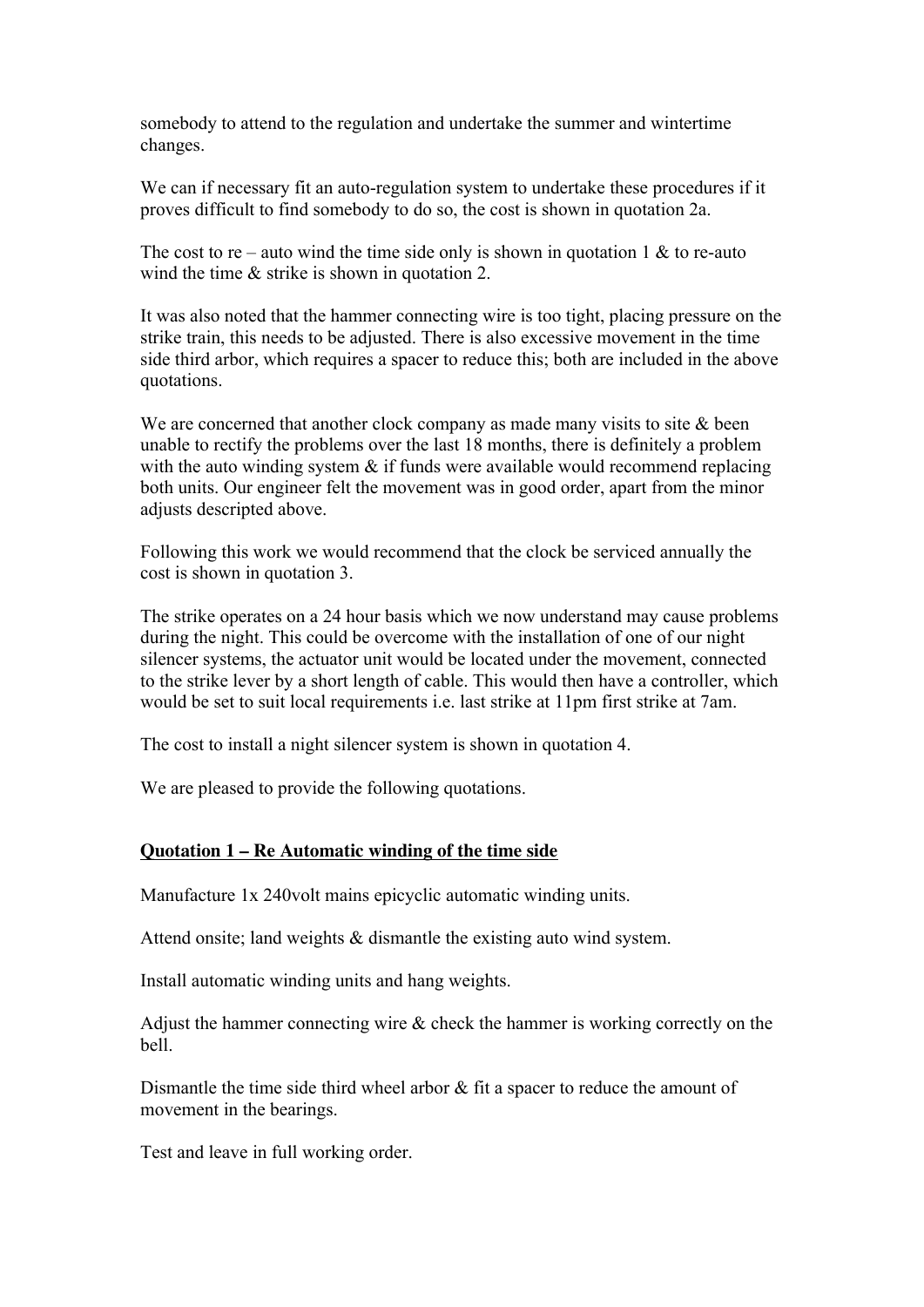# **For the sum of … £2,480 [Two Thousand, Four Hundred & Eight Pounds] net plus VAT.**

## **Quotation 2 - Re Automatic winding of the time & strike sides**

Manufacture 2x 240volt mains epicyclic automatic winding units.

Attend onsite; land weights & dismantle the existing auto wind system.

Install automatic winding units and hang weights.

Adjust the hammer connecting wire & check the hammer is working correctly on the bell.

Dismantle the time side third wheel arbor & fit a spacer to reduce the amount of movement in the bearings.

Test and leave in full working order.

## **For the sum of … £4,460 [Four Thousand, Four Hundred & Sixty Pounds] net plus VAT.**

#### **Quotation 2a – Auto Regulator**

Manufacture, an auto regulator system to provide accurate time keeping & automatic BST/GMT alterations.

Attend on site & install

#### **For the sum of … £1,980 [One Thousand, Nine Hundred & Eighty Pounds] net plus VAT**

The above quotations excludes the provision of a 13amp socket for each auto wind unit, please note the units are fused at 5amps, we propose using the double socket to the right hand side of the movement.

An additional supply will be required for the auto regulator.

## **Quotation 3 – Annual Service**

Our annual maintenance visit consists of attending onsite once a year, inspecting the clock installation and checking that it is safe, and that there are no apparent signs of wear or areas of concern that may cause problems in the following twelve months.

We will then clean and lubricated the clock movement and all other accessible parts within the building including the dial motion works, bevel gearing and the universal joints. We will also check the bell hammers and bell cranks lubricating and cleaning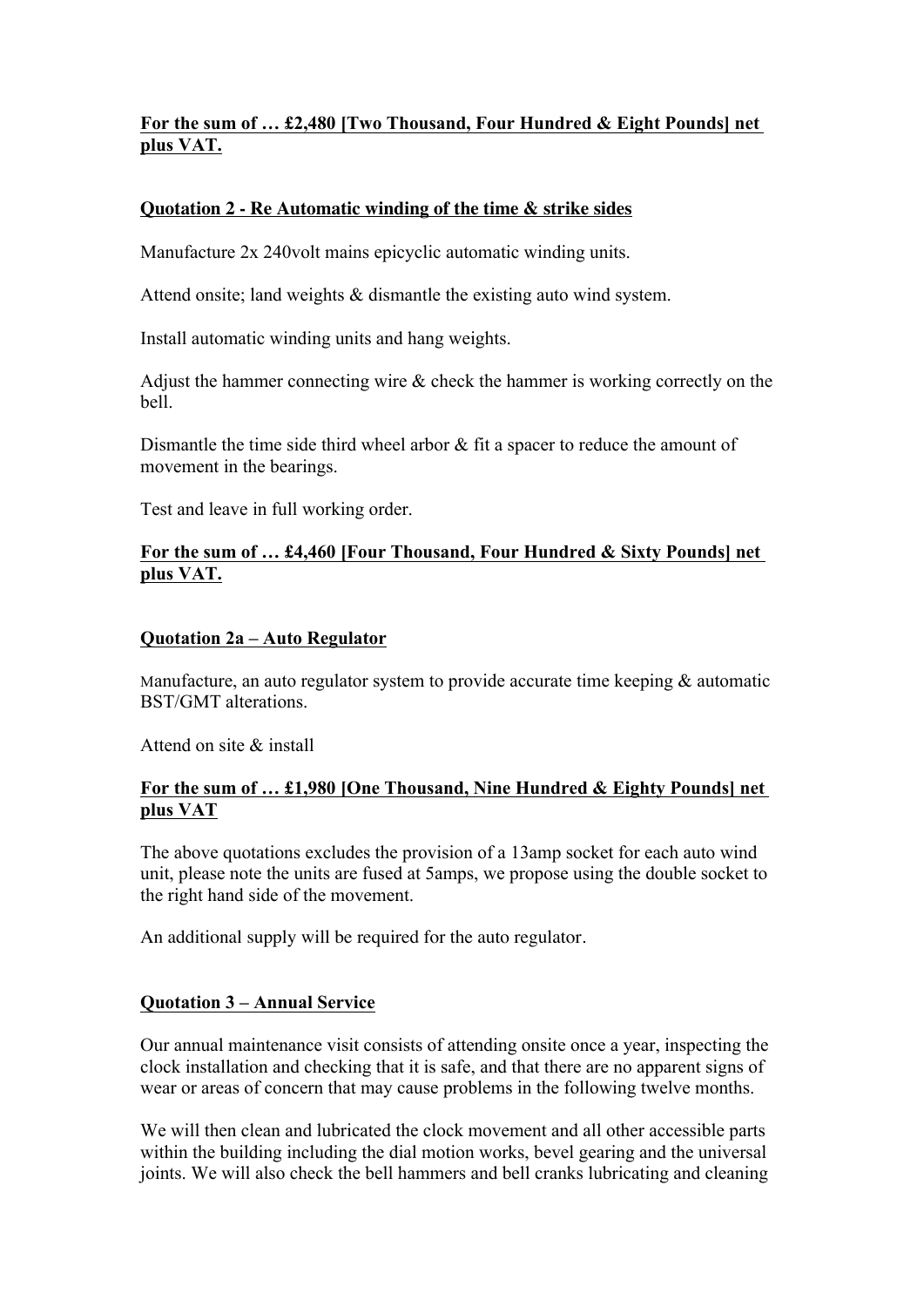where necessary. Any adjustments to the hammer wires or hammer check springs will be undertaken.

Once new steel weight lines and hammer wires have been fitted by us, they will be replaced free of charge should they break whilst the clock is under our care.

We will attend as soon as possible once notified of a breakdown and correct the fault free of charge. However, if the fault is caused by normal wear and tear, vandalism or misuse it maybe necessary for us to charge for the visit.

If we have any areas of concern regarding your clock installation we will supply a report and necessary quotations for the work free of charge and without obligation.

The agreement does not include provision for making the Summer/Winter time alterations, or for the regulation and correct timekeeping of the clock, which should be the responsibility of a local person. We will, however, if asked give instruction on how to look after the clock on a week-to-week basis, again free of charge when we are in the area.

## **The cost for the above service would be … £185 [One Hundred & Eighty Five Pounds] net plus VAT.**

If you would like us to look after your clock please get in contact, no official form of contract is exchanged and this quotation, together with your letter of acceptance, is considered sufficiently binding.

The Annual Maintenance Service Agreement will remain in force until terminated by either party.

## **Quotation 4 – Hour strike night silencer system**

In our works to manufacture a night silencer system including linear actuator pull off unit, bracket & timer controller.

To attend on site, install  $\&$  connect into a fused spur installed by others  $\&$  to set to suit local requirements.

## **For the sum of £1,450 [One Thousand, Four Hundred & Fifty Pounds] net plus VAT**

## **Exclusion**

The provision of a 5amp switched fused spur near to the strike side of the clock movement.

## **Price Maintenance**

These prices are firm for a period of six months from the date of this letter and thereafter, subject to price increase to accord with increased costs of labour, materials and travelling costs if necessary.